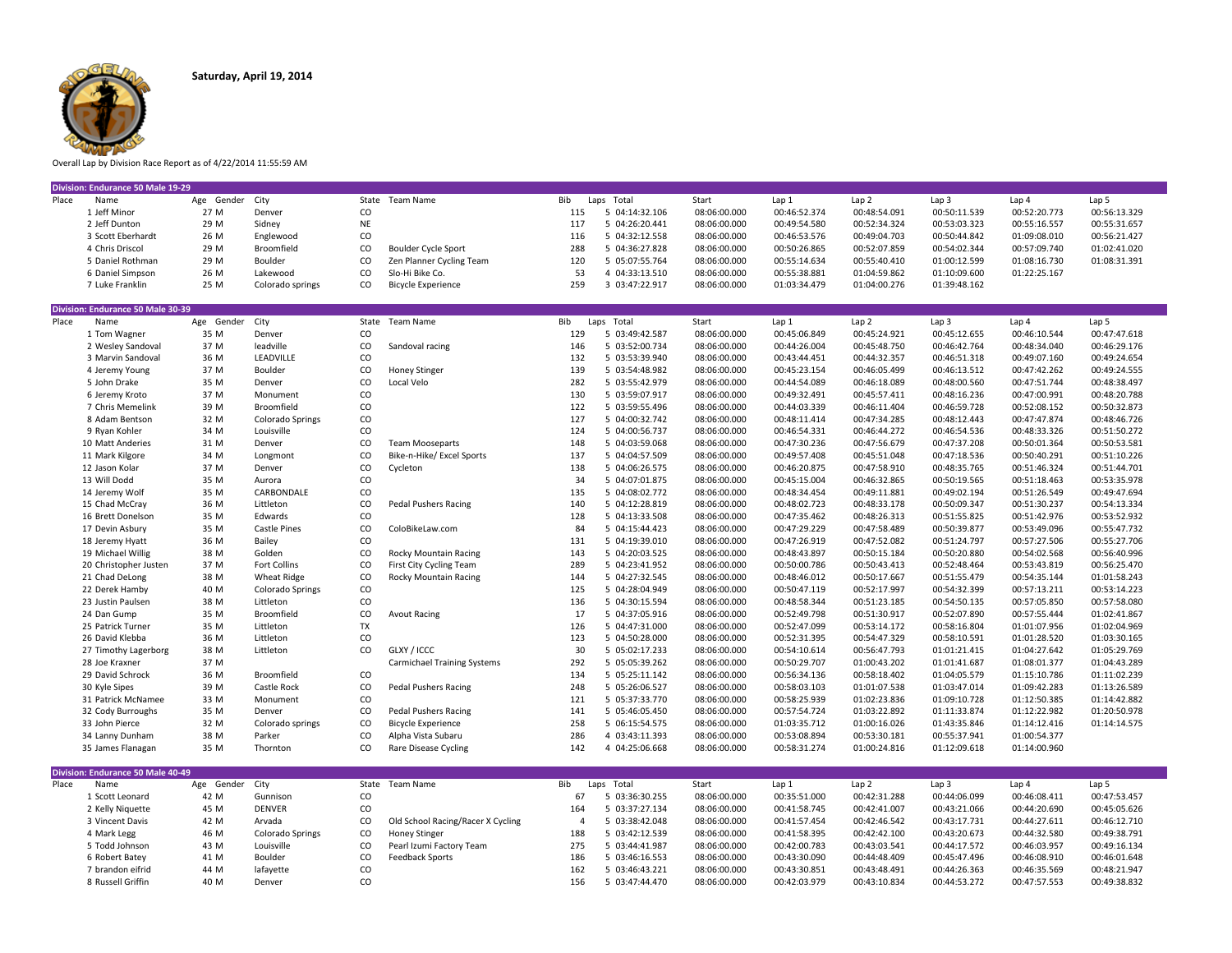| 9 Ward Baker                                  | 44 M | Boulder                             | CO        |                                     | 154            | 5 03:50:05.678 | 08:06:00.000 | 00:43:32.644 | 00:43:52.814 | 00:45:04.354 | 00:45:47.483 | 00:51:48.383 |
|-----------------------------------------------|------|-------------------------------------|-----------|-------------------------------------|----------------|----------------|--------------|--------------|--------------|--------------|--------------|--------------|
| 10 Jamie Morgan                               | 44 M | Louisville                          | CO        | Eriksen Cycles                      | 32             | 5 03:50:16.431 | 08:06:00.000 | 00:44:38.628 | 00:44:19.977 | 00:45:52.717 | 00:47:06.509 | 00:48:18.600 |
| 11 Tommy Taylor                               | 40 M | Fort Collins                        | CO        | First City Cycling Team             | 283            | 5 03:51:29.205 | 08:06:00.000 | 00:44:37.108 | 00:44:51.480 | 00:46:39.039 | 00:47:10.529 | 00:48:11.049 |
| 12 Paul Rapinz                                | 44 M | Boulder                             | CO        | <b>Boulder Running Company</b>      | 43             | 5 03:51:54.655 | 08:06:00.000 | 00:43:43.473 | 00:45:58.296 | 00:46:08.599 | 00:47:49.149 | 00:48:15.138 |
| 13 Patrick Coady                              | 42 M | Colorado Springs                    | CO        |                                     | 153            | 5 03:54:03.314 | 08:06:00.000 | 00:47:57.678 | 00:46:22.785 | 00:46:04.247 | 00:47:03.207 | 00:46:35.397 |
| 14 Joseph McNerney                            | 44 M | Colorado Springs                    | CO        | Team Alchemist                      | 198            | 5 03:54:08.682 | 08:06:00.000 | 00:43:31.120 | 00:45:38.756 | 00:47:00.891 | 00:49:20.061 | 00:48:37.854 |
| 15 Edward Oliver                              | 45 M | Littleton                           | CO        |                                     | 159            | 5 03:55:08.688 | 08:06:00.000 | 00:44:02.234 | 00:45:58.968 | 00:46:03.785 | 00:49:09.615 | 00:49:54.086 |
| 16 Patrick Gallaps                            | 44 M | Superior                            | CO        | 8-16 Racing Team                    | 268            | 5 03:56:52.322 | 08:06:00.000 | 00:45:41.599 | 00:45:32.669 | 00:47:00.562 | 00:48:46.573 | 00:49:50.919 |
| 17 paul tocco                                 | 41 M | durango                             | CO        |                                     | 167            | 5 03:57:10.962 | 08:06:00.000 | 00:44:38.378 | 00:44:35.930 | 00:45:30.877 | 00:45:33.566 | 00:56:52.211 |
| 18 Brian Hollister                            |      |                                     |           |                                     |                |                |              |              |              |              |              |              |
|                                               | 46 M | littleton                           | CO        | <b>TEAM BODY SYNC</b>               | 21             | 5 03:58:47.044 | 08:06:00.000 | 00:44:01.359 | 00:45:59.087 | 00:48:53.705 | 00:50:06.495 | 00:49:46.398 |
| 19 Dan Schrad                                 | 42 M | Littleton                           | CO        |                                     | 46             | 5 03:59:30.924 | 08:06:00.000 | 00:46:58.539 | 00:46:46.920 | 00:47:17.870 | 00:49:12.899 | 00:49:14.696 |
| 20 Chris Munro                                | 42 M | Boulder                             | CO        | GO Orthopedics                      | 38             | 5 04:00:16.825 | 08:06:00.000 | 00:44:35.946 | 00:46:39.131 | 00:49:57.420 | 00:49:58.227 | 00:49:06.101 |
| 21 Troy Howard                                | 41 M | Golden                              | CO        | <b>GU Energy</b>                    | 23             | 5 04:01:13.228 | 08:06:00.000 | 00:47:28.864 | 00:48:27.012 | 00:48:06.539 | 00:48:08.646 | 00:49:02.167 |
| 22 Tim Miller                                 | 43 M | <b>CASTLE ROCK</b>                  | CO        | TheCyclist-Lawyer.com               | 44             | 5 04:04:17.317 | 08:06:00.000 | 00:46:48.543 | 00:48:05.941 | 00:49:57.579 | 00:49:48.168 | 00:49:37.086 |
| 23 Josh Teplitzky                             | 43 M | Denver                              | CO        |                                     | 161            | 5 04:07:52.603 | 08:06:00.000 | 00:46:57.627 | 00:47:58.607 | 00:47:59.161 | 00:51:39.210 | 00:53:17.998 |
| 24 David Summit                               | 45 M | Centennial                          | CO        | Pactimo/Lexus                       | 278            | 5 04:07:53.218 | 08:06:00.000 | 00:48:51.538 | 00:49:56.736 | 00:48:30.152 | 00:50:37.130 | 00:49:57.662 |
| 25 Pat White                                  | 43 M | Evergreen                           | CO        |                                     | 149            | 5 04:07:53.628 | 08:06:00.000 | 00:46:58.207 | 00:46:52.868 | 00:49:17.788 | 00:51:35.743 | 00:53:09.022 |
| 26 Ken Jones                                  | 49 M | Boulder                             | CO        | Pactimo/Kuni Lexus                  | 272            | 5 04:08:19.807 | 08:06:00.000 | 00:50:07.153 | 00:49:49.440 | 00:48:57.715 | 00:49:12.689 | 00:50:12.810 |
| 27 Dave Jardinico                             | 48 M | Littleton                           | CO        |                                     | 155            | 5 04:11:39.477 | 08:06:00.000 | 00:50:25.189 | 00:48:54.383 | 00:49:19.295 | 00:50:59.210 | 00:52:01.400 |
| 28 Ken Boyer                                  | 49 M | denver                              | CO        | <b>Pedal Pushers Racing</b>         | 194            | 5 04:12:42.665 | 08:06:00.000 | 00:52:58.090 | 00:46:35.155 | 00:48:20.020 | 00:50:53.398 | 00:53:56.002 |
| 29 Craig Russell                              | 45 M | Englewood                           | CO        | <b>Pedal Pushers Racing</b>         | 273            | 5 04:13:43.626 | 08:06:00.000 | 00:49:14.205 | 00:48:30.364 | 00:49:17.977 | 00:51:31.456 | 00:55:09.624 |
| 30 Tim Dorpinghaus                            | 44 M | Colorado Springs                    | CO        | <b>Team EllaLily</b>                | 25             | 5 04:16:29.615 | 08:06:00.000 | 00:48:55.198 | 00:48:38.992 | 00:52:27.444 | 00:53:11.256 | 00:53:16.725 |
| 31 Bill Frielingsdorf                         | 41 M | Fort Collins                        | CO        | Peloton-Specialized Cycling Team    | 196            | 5 04:19:19.644 | 08:06:00.000 | 00:52:04.265 | 00:52:13.710 | 00:53:12.915 | 00:50:30.864 | 00:51:17.890 |
| 32 Kevin Cahn                                 | 45 M | Colorado Springs                    | CO        | Pro Cycling                         | 85             | 5 04:19:25.684 | 08:06:00.000 | 00:48:33.147 | 00:49:54.994 | 00:52:18.646 | 00:54:16.888 | 00:54:22.009 |
|                                               | 44 M |                                     | CO        |                                     | 277            | 5 04:20:34.402 |              | 00:49:52.943 | 00:47:40.916 | 00:50:23.160 |              | 00:54:31.832 |
| 33 Scott Patterson<br><b>34 CAMERON HENKE</b> | 45 M | <b>Manitou Springs</b><br>LITTLETON | CO        |                                     | 181            |                | 08:06:00.000 |              | 00:50:39.409 |              | 00:58:05.551 |              |
|                                               |      |                                     |           | 92 Fifty Cyclery Racing             |                | 5 04:20:36.963 | 08:06:00.000 | 00:50:07.572 |              | 00:53:41.705 | 00:52:49.499 | 00:53:18.778 |
| 35 Brian France                               | 41 M | Arvada                              | CO        | Old School Racing/Racer X Cycling   | 192            | 5 04:22:23.695 | 08:06:00.000 | 00:47:53.516 | 00:49:28.782 | 00:54:54.839 | 00:55:54.715 | 00:54:11.843 |
| 36 Doug Radi                                  | 47 M | Golden                              | CO        | Rocky Mountain Racing               | 72             | 5 04:22:28.138 | 08:06:00.000 | 00:48:45.119 | 00:50:08.759 | 00:52:52.418 | 00:56:32.521 | 00:54:09.321 |
| 37 Sam Acheson                                | 42 M | Fort Collins                        | CO        | Lee's Cyclery - Trek Factory Racing | 190            | 5 04:23:27.592 | 08:06:00.000 | 00:47:59.865 | 00:50:02.402 | 00:53:11.094 | 00:55:03.953 | 00:57:10.278 |
| 38 Dustin Holcomb                             | 43 M | Colorado Springs                    | CO        |                                     | 158            | 5 04:24:34.656 | 08:06:00.000 | 00:47:54.475 | 00:49:29.311 | 00:51:17.738 | 00:55:54.437 | 00:59:58.695 |
| 39 karl krupp                                 | 49 M | avon                                | CO        | <b>Pedal Pushers Racing</b>         | 193            | 5 04:25:02.902 | 08:06:00.000 | 00:52:32.459 | 00:55:46.462 | 00:54:38.823 | 00:51:52.363 | 00:50:12.795 |
| 40 Kenneth Ulrich                             | 41 M | <b>Colorado Springs</b>             | CO        |                                     | 151            | 5 04:26:08.014 | 08:06:00.000 | 00:49:50.031 | 00:50:35.967 | 00:53:17.870 | 00:56:17.432 | 00:56:06.714 |
| 41 Barry Schoelch                             | 40 M | Littleton                           | CO        |                                     | 160            | 5 04:26:40.289 | 08:06:00.000 | 00:51:12.948 | 00:53:16.084 | 00:53:58.272 | 00:54:22.859 | 00:53:50.126 |
| 42 John Gulledge                              | 44 M | Thornton                            | CO        |                                     | 178            | 5 04:28:14.137 | 08:06:00.000 | 00:53:15.811 | 00:52:33.580 | 00:54:03.181 | 00:54:53.212 | 00:53:28.353 |
| 43 Matthew Sullivan                           | 45 M | Albuquerque                         | <b>NM</b> |                                     | 179            | 5 04:28:27.371 | 08:06:00.000 | 00:50:15.002 | 00:51:04.471 | 00:52:53.872 | 00:56:28.440 | 00:57:45.586 |
| 44 Kent Carlson                               | 49 M | Westminster                         | CO        |                                     | 15             | 5 04:28:50.320 | 08:06:00.000 | 00:51:34.024 | 00:51:51.715 | 00:51:43.582 | 00:54:53.156 | 00:58:47.843 |
| 45 Javan Houser                               | 44 M | Castle Rock                         | CO        |                                     | 177            | 5 04:28:56.298 | 08:06:00.000 | 00:51:45.799 | 00:51:36.386 | 00:51:49.630 | 00:54:54.705 | 00:58:49.778 |
| 46 Marc Massey                                | 43 M | Denver                              | CO        |                                     | 171            | 5 04:32:00.227 | 08:06:00.000 | 00:52:50.328 | 00:52:54.937 | 00:52:25.170 | 00:55:50.902 | 00:57:58.890 |
| 47 Jon Maule                                  | 46 M | Louisville                          | CO        | <b>Foxtrot Racing</b>               | 187            | 5 04:32:26.855 | 08:06:00.000 | 00:55:20.488 | 00:52:57.010 | 00:54:00.476 | 00:54:51.240 | 00:55:17.641 |
| 48 Michael Sivertson                          | 42 M | Littleton                           | CO        |                                     | 169            | 5 04:35:35.113 | 08:06:00.000 | 00:52:17.461 | 00:55:28.656 | 00:54:06.923 | 00:58:15.270 | 00:55:26.803 |
| 49 Dean Rogers                                | 49 M | Boulder                             | CO        |                                     | 163            | 5 04:36:42.299 | 08:06:00.000 | 00:52:34.965 | 00:54:10.778 | 00:53:44.384 | 00:57:43.815 | 00:58:28.357 |
| 50 Tom Kammerer                               | 48 M | Evergreen                           | CO        | Lauren & Julia K                    | 189            | 5 04:37:10.236 | 08:06:00.000 | 00:48:31.692 | 00:51:33.666 | 00:56:40.922 | 01:00:29.440 | 00:59:54.516 |
| 51 Jeff Gardner                               | 42 M | Littleton                           | CO        | Zen Planner Cycling Team            | $\overline{7}$ | 5 04:37:15.535 | 08:06:00.000 | 00:52:55.955 | 00:53:37.283 | 00:54:51.575 | 00:57:27.811 | 00:58:22.911 |
| 52 Brad Ells                                  | 46 M | Fort Collins                        | CO        |                                     | 175            | 5 04:38:53.285 | 08:06:00.000 | 00:52:55.262 | 00:54:14.404 | 00:54:03.561 | 00:57:09.550 | 01:00:30.508 |
|                                               | 44 M |                                     | <b>NM</b> |                                     | 150            |                |              |              | 00:56:17.767 |              |              |              |
| 53 Steven Poe                                 |      | Albuquerque                         |           |                                     |                | 5 04:39:32.393 | 08:06:00.000 | 00:53:26.772 |              | 00:56:06.279 | 00:58:14.784 | 00:55:26.791 |
| 54 Noel Culberson                             | 47 M | Boulder                             | CO        | Team Alchemist                      | 200            | 5 04:39:48.135 | 08:06:00.000 | 00:52:39.182 | 00:54:05.039 | 00:56:38.132 | 00:57:59.625 | 00:58:26.157 |
| 55 alan marks                                 | 43 M | peyton                              | CO        | <b>Ascent Cycling</b>               | 183            | 5 04:46:50.000 | 08:06:00.000 | 00:55:02.356 | 00:53:40.375 | 00:56:01.683 | 01:00:24.538 | 01:01:41.048 |
| 56 Chris Lewter                               | 42 M | Castle rock                         | CO        |                                     | 166            | 5 04:50:15.000 | 08:06:00.000 | 00:55:51.525 | 00:54:31.806 | 00:56:51.448 | 00:59:47.690 | 01:03:12.531 |
| 57 Brian Martin                               | 41 M | <b>Highlands Ranch</b>              | CO        | <b>CO Motion Sports</b>             | 98             | 5 04:50:58.000 | 08:06:00.000 | 01:04:21.861 | 00:52:57.940 | 00:55:17.854 | 00:58:39.885 | 00:59:40.460 |
| 58 Russ Overy                                 | 41 M | Boulder                             | CO        | Team Alchemist                      | 199            | 5 04:51:34.000 | 08:06:00.000 | 00:52:48.577 | 00:54:38.345 | 00:57:08.353 | 01:01:38.772 | 01:05:19.953 |
| 59 Scott Conant                               | 46 M | Aurora                              | CO        |                                     | 63             | 5 04:52:54.484 | 08:06:00.000 | 00:52:41.551 | 00:55:43.043 | 00:56:54.345 | 01:02:05.560 | 01:05:29.985 |
| 60 Rob Daniels                                | 45 M | Castle Rock                         | CO        | <b>Pedal Pushers Racing</b>         | 195            | 5 04:53:59.876 | 08:06:00.000 | 00:52:54.321 | 00:54:53.852 | 00:57:15.131 | 01:05:45.253 | 01:03:11.319 |
| 61 Christopher LeMay                          | 41 M | Boulder                             | CO        |                                     | 152            | 5 04:54:03.172 | 08:06:00.000 | 00:54:16.409 | 00:55:58.489 | 00:58:56.560 | 01:00:25.501 | 01:04:26.213 |
| 62 Brad Shield                                | 44 M | Denver                              | CO        | <b>Team Construx</b>                | 202            | 5 04:54:06.381 | 08:06:00.000 | 00:54:44.197 | 00:56:57.718 | 00:58:39.557 | 01:01:34.719 | 01:02:10.190 |
| 63 Todd LeBlanc                               | 44 M | Lakewood                            | CO        |                                     | 191            | 5 04:54:28.583 | 08:06:00.000 | 00:52:21.274 | 00:54:54.445 | 00:59:16.307 | 01:01:47.600 | 01:06:08.957 |
| 64 Tony Prete                                 | 43 M | Westminster                         | CO        |                                     | 168            | 5 04:57:40.422 | 08:06:00.000 | 00:53:54.767 | 00:54:20.889 | 00:58:49.661 | 01:05:10.030 | 01:05:25.075 |
| 65 Esteban Chiriboga                          | 48 M | <b>Colorado Springs</b>             | CO        |                                     | 165            | 5 05:03:02.399 | 08:06:00.000 | 00:54:10.017 | 00:56:22.148 | 01:00:38.095 | 01:06:59.415 | 01:04:52.724 |
| 66 Voytek Bobak                               | 49 M | Littelton                           | CO        | Zen Planner Cycling Team            | 274            | 5 05:07:56.893 | 08:06:00.000 | 00:56:40.406 | 02:01:12.825 | 22:57:26.256 | 02:09:00.157 | 01:03:37.248 |
| 67 Stewart Fish                               | 49 M | Wheat Ridge                         | CO        | Wheat Ridge Cyclery                 | 261            | 5 05:10:35.269 | 08:06:00.000 | 00:54:48.717 | 00:57:37.548 | 01:03:06.036 | 01:07:46.517 | 01:07:16.451 |
| 68 Mike Freund                                |      |                                     |           |                                     |                |                |              |              |              |              |              | 01:13:21.219 |
|                                               | 44 M | Rio Rancho                          | NM        | FatTire Cycles ABQ NM               | 251            | 5 05:26:05.222 | 08:06:00.000 | 00:58:02.971 | 01:01:07.522 | 01:03:45.455 | 01:09:48.055 | 01:25:43.441 |
| 69 Lon Rathmell                               | 46 M | Colorado Springs                    | CO        |                                     | 174            | 5 06:20:42.441 | 08:06:00.000 | 01:02:52.168 | 01:08:34.088 | 01:17:51.381 | 01:25:41.363 |              |
| 70 Cameron Walker                             | 44 M | Castle Rock                         | CO        | 6202 Cycling                        | 180            | 4 03:38:23.002 | 08:06:00.000 | 00:51:43.769 | 00:52:58.908 | 00:55:42.960 | 00:57:57.365 |              |
| 71 sam mancini                                | 48 M | denver                              | CO        | Audi                                | 184            | 4 04:01:22.032 | 08:06:00.000 | 00:53:14.834 | 00:56:12.173 | 01:04:06.449 | 01:07:48.576 |              |
| 72 J. Bretz                                   | 49 M | Morrison                            | CO        |                                     | 290            | 4 04:24:50.885 | 08:06:00.000 | 02:33:08.540 | 23:09:17.517 | 01:44:08.780 | 00:58:16.047 |              |
| 73 Sonny Augustine                            | 44 M | Colorado springs                    | CO        | <b>Bicycle Experience</b>           | 257            | 4 05:26:55.013 | 08:06:00.000 | 01:03:36.985 | 01:00:06.620 | 01:43:48.016 | 01:39:23.392 |              |
| 74 Todd Hood                                  | 44 M | Monument                            | CO        | <b>Bicycle Experience</b>           | 256            | 4 05:26:59.195 | 08:06:00.000 | 01:03:33.119 | 01:00:14.426 | 01:43:57.762 | 01:39:13.888 |              |
| 75 Ariel Solomon                              | 46 M | Boulder                             | CO        | Alchemist                           | 182            | 3 03:13:37.285 | 08:06:00.000 | 00:59:23.049 | 01:04:18.056 | 01:09:56.180 |              |              |
| 76 Brian Kurtic                               | 44 M | Lone Tree                           | CO        |                                     | 157            | 2 02:10:17.246 | 08:06:00.000 | 00:59:27.696 | 01:10:49.550 |              |              |              |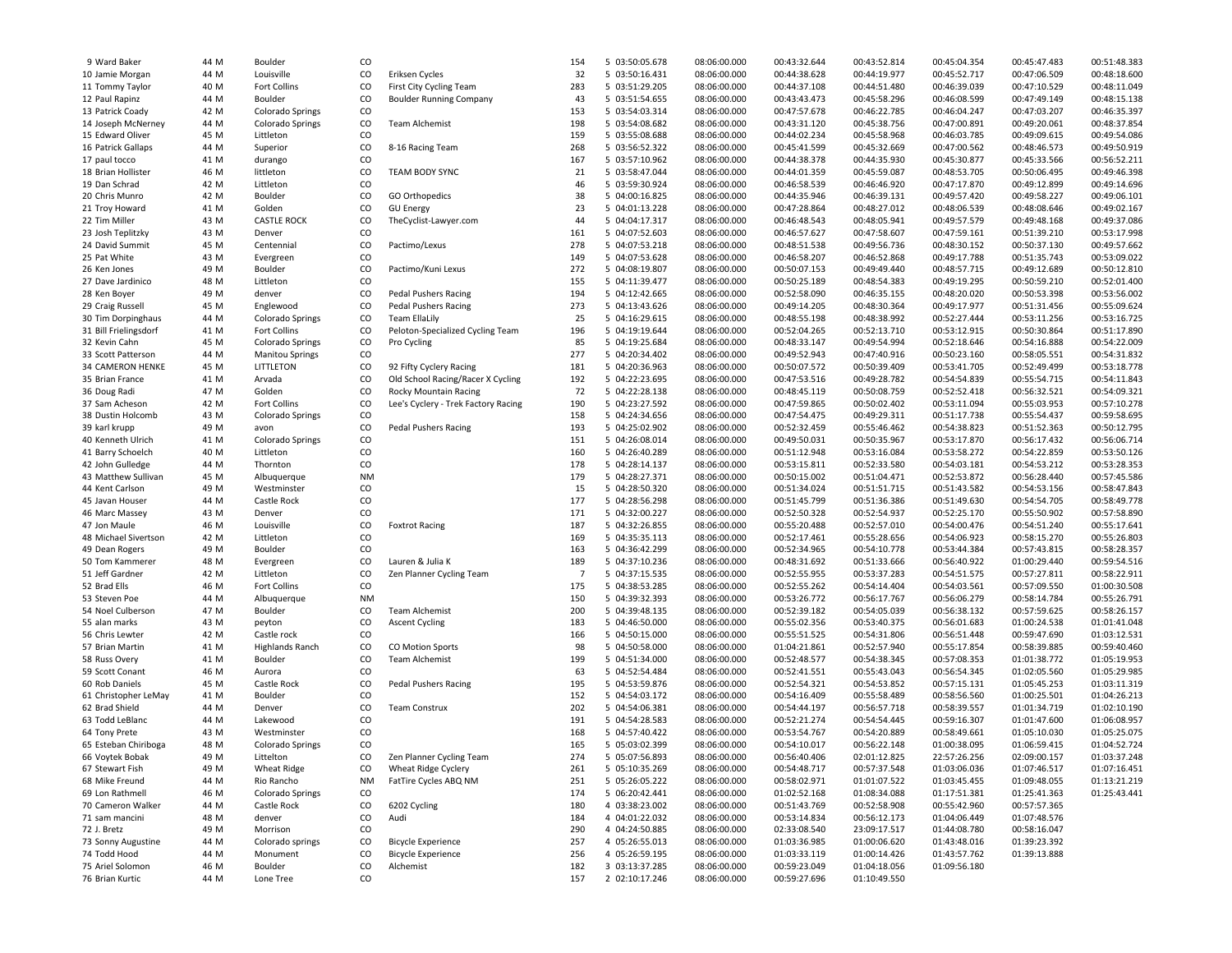|       | Division: Endurance 50 Male 50-59                   |                    |                   |                 |                                                     |     |                |              |              |                  |                  |              |                  |
|-------|-----------------------------------------------------|--------------------|-------------------|-----------------|-----------------------------------------------------|-----|----------------|--------------|--------------|------------------|------------------|--------------|------------------|
| Place | Name                                                | Age Gender         | City              | State           | Team Name                                           | Bib | Laps Total     | Start        | Lap 1        | Lap <sub>2</sub> | Lap <sub>3</sub> | Lap 4        | Lap 5            |
|       | 1 Terry Wheeler                                     | 51 M               | Littleton         | CO              | Prestige Imports                                    | 255 | 5 04:00:29.229 | 08:09:00.000 | 00:47:28.123 | 00:46:53.656     | 00:48:18.104     | 00:48:08.313 | 00:49:41.033     |
|       | 2 David Johnson                                     | 50 M               | Colorado springs  | $\mathsf{co}\,$ | Cafe Velo/                                          | 266 | 5 04:03:04.775 | 08:09:00.000 | 00:48:33.030 | 00:48:08.905     | 00:48:39.454     | 00:49:02.794 | 00:48:40.592     |
|       | 3 Jurgen Bergeron                                   | 52 M               | Colorado springs  | $\mathsf{co}\,$ | <b>SRAM Global Test Team</b>                        | 254 | 5 04:07:45.764 | 08:09:00.000 | 00:46:47.735 | 00:46:34.466     | 00:48:29.873     | 00:51:19.337 | 00:54:34.353     |
|       | 4 Anthony Glorioso                                  | 52 M               | <b>Black Hawk</b> | CO              |                                                     | 250 | 5 04:10:44.379 | 08:09:00.000 | 00:51:10.279 | 00:49:07.750     | 00:48:52.817     | 00:49:32.595 | 00:52:00.938     |
|       |                                                     |                    |                   |                 |                                                     |     |                |              |              |                  |                  |              |                  |
|       | 5 Bob Campbell                                      | 58 M               | Evergreen         | $\mathsf{co}\,$ |                                                     | 204 | 5 04:10:44.439 | 08:09:00.000 | 00:48:38.248 | 00:48:03.025     | 00:49:30.473     | 00:52:15.328 | 00:52:17.365     |
|       | 6 john bliss                                        | 56 M               | Boulder           | $\rm{CO}$       | <b>Team Alchemist</b>                               | 217 | 5 04:15:47.245 | 08:09:00.000 | 00:50:12.361 | 00:50:01.915     | 00:50:53.216     | 00:51:11.782 | 00:53:27.971     |
|       | 7 Mark Smith                                        | 56 M               | Thornton          | $\rm CO$        |                                                     | 211 | 5 04:16:19.085 | 08:09:00.000 | 00:49:55.314 | 00:50:16.390     | 00:50:57.036     | 00:51:31.901 | 00:53:38.444     |
|       | 8 Jim Dwyer                                         | 54 M               | Lakewood          | $\rm{CO}$       | Green Mountain Sports Velo                          | 216 | 5 04:26:04.505 | 08:09:00.000 | 00:51:42.572 | 00:51:21.438     | 00:54:32.095     | 00:53:29.256 | 00:54:59.144     |
|       | 9 Lary DeWitt                                       | 56 M               | Colorado Springs  | $\mathsf{co}\,$ | Pro Cycling                                         | 5   | 5 04:27:28.204 | 08:09:00.000 | 00:52:21.967 | 00:53:27.477     | 00:53:25.913     | 00:54:55.172 | 00:53:17.675     |
|       | 10 Rob Goodbody                                     | 51 M               | Boulder           | $\mathsf{co}\,$ | Flaxen/Boulder Cyclesport                           | 252 | 5 04:28:26.092 | 08:09:00.000 | 00:50:14.012 | 00:51:02.394     | 00:53:17.007     | 00:57:11.474 | 00:56:41.205     |
|       | 11 Paul Raemer                                      | 53 M               | Centennial        | $\rm CO$        | <b>Funk Cycles</b>                                  | 215 | 5 04:28:44.259 | 08:09:00.000 | 00:51:41.417 | 00:52:47.759     | 00:53:42.706     | 00:54:10.379 | 00:56:21.998     |
|       | 12 Andy Leifer                                      | 52 M               | Evergreen         | $\rm{CO}$       |                                                     | 205 | 5 04:29:16.235 | 08:09:00.000 | 00:56:34.633 | 00:49:59.282     | 00:51:50.652     | 00:54:42.768 | 00:56:08.900     |
|       | 13 Carl Yarbrough                                   | 58 M               | Winter Park       | $\rm{co}$       |                                                     | 208 | 5 04:41:30.000 | 08:09:00.000 | 00:51:09.995 | 00:53:55.410     | 00:53:17.575     | 01:01:20.100 | 01:01:46.920     |
|       | 14 John M Kasunic                                   | 53 M               | Lakewood          | CO              | 53x11 Coffee Club                                   | 214 | 5 04:41:41.000 | 08:09:00.000 | 00:53:49.908 | 00:57:33.811     | 00:55:09.118     | 00:55:52.153 | 00:59:16.010     |
|       | 15 John Lien                                        | 51 M               | Boulder           | $\rm CO$        | <b>Team Alchemist</b>                               | 68  | 5 04:43:47.000 | 08:09:00.000 | 00:51:49.774 | 00:55:50.965     | 00:54:46.381     | 01:00:28.507 | 01:00:51.373     |
|       | 16 Chris Graves                                     | 50 M               | Littleton         | CO              | Zen Planner Cycling Team                            | 50  | 5 04:44:32.000 | 08:09:00.000 | 00:52:44.264 | 00:55:04.754     | 00:56:42.194     | 01:00:26.672 | 00:59:34.116     |
|       |                                                     | 51 M               |                   | $\mathsf{co}\,$ |                                                     | 209 |                |              |              |                  |                  |              |                  |
|       | 17 John Moore                                       |                    | Boulder           |                 |                                                     |     | 5 04:44:47.000 | 08:09:00.000 | 00:52:33.325 | 00:54:06.813     | 00:58:03.978     | 00:59:54.859 | 01:00:08.025     |
|       | 18 kelly kirks                                      | 55 M               | monument          | $\mathsf{co}\,$ |                                                     | 212 | 5 04:48:52.000 | 08:09:00.000 | 00:54:38.977 | 00:55:38.947     | 00:56:57.258     | 00:58:53.538 | 01:02:43.280     |
|       | 19 Marc Kriewaldt                                   | 50 M               | Allenspark        | $\rm CO$        | Tokyo Joes/ VFuel                                   | 218 | 5 04:51:00.281 | 08:09:00.000 | 01:18:00.636 | 00:48:51.097     | 00:51:42.559     | 00:55:03.747 | 00:57:22.242     |
|       | 20 Ken West                                         | 50 M               | Brighton          | $\rm{CO}$       | Peloton-Specialized Cycling Team                    | 61  | 5 04:53:57.078 | 08:09:00.000 | 00:50:03.095 | 00:52:49.140     | 00:57:06.409     | 01:03:19.062 | 01:10:39.372     |
|       | 21 christopher withers                              | 51 M               | Denver            | $\rm{CO}$       |                                                     | 213 | 5 05:05:33.815 | 08:09:00.000 | 00:56:28.587 | 01:01:52.086     | 01:00:08.641     | 01:05:14.650 | 01:01:49.851     |
|       | 22 James Munafo Jr.                                 | 52 M               | Elizabeth         | $\rm{CO}$       | James Munafo & Associates PC                        | 36  | 5 05:19:01.261 | 08:09:00.000 | 00:55:18.298 | 00:55:38.708     | 01:04:04.209     | 01:11:51.631 | 01:12:08.415     |
|       | 23 Darryl Lawrence                                  | 52 M               | Arvada            | $\rm{CO}$       |                                                     | 207 | 5 05:19:26.142 | 08:09:00.000 | 01:00:51.204 | 01:00:16.388     | 01:00:59.452     | 01:06:41.977 | 01:10:37.121     |
|       | 24 Mike Iddings                                     | 50 M               | Evergreen         | $\rm{CO}$       | Home Pro                                            | 281 | 5 05:29:03.247 | 08:09:00.000 | 00:58:32.828 | 01:00:47.884     | 01:06:21.151     | 01:14:59.543 | 01:08:21.841     |
|       | 25 Jay Grant                                        | 50 M               | Denver            | $\mathsf{co}\,$ |                                                     | 206 | 2 02:21:27.644 | 08:09:00.000 | 01:08:55.183 | 01:12:32.461     |                  |              |                  |
|       |                                                     |                    |                   |                 |                                                     |     |                |              |              |                  |                  |              |                  |
|       | Division: Endurance 50 Male 60+                     |                    |                   |                 |                                                     |     |                |              |              |                  |                  |              |                  |
| Place | Name                                                | Gender<br>Age      | City              | State           | Team Name                                           | Bib | Laps Total     | Start        | Lap 1        | Lap <sub>2</sub> | Lap <sub>3</sub> | Lap 4        | Lap 5            |
|       |                                                     | 66 M               |                   | $\rm CO$        |                                                     | 219 |                |              | 00:52:34.331 | 00:54:13.544     |                  | 00:57:44.885 | 00:58:02.243     |
|       | 1 Al Marvin                                         |                    | Denver            |                 |                                                     |     | 5 04:39:41.911 | 08:09:00.000 |              |                  | 00:57:06.908     |              |                  |
|       | 2 Rick Abbott                                       | 67 M               | Boulder           | $\rm CO$        | Excelsports.com                                     | 220 | 5 05:21:28.322 | 08:09:00.000 | 00:58:44.159 | 01:00:32.748     | 01:02:05.471     | 01:09:02.636 | 01:11:03.308     |
|       |                                                     |                    |                   |                 |                                                     |     |                |              |              |                  |                  |              |                  |
|       |                                                     |                    |                   |                 |                                                     |     |                |              |              |                  |                  |              |                  |
|       | <b>Division: Endurance 50 Female 19-29</b>          |                    |                   |                 |                                                     |     |                |              |              |                  |                  |              |                  |
| Place | Name                                                | Age Gender City    |                   |                 | State Team Name                                     | Bib | Laps Total     | Start        |              |                  |                  |              |                  |
|       | No lap results yet for this division.               |                    |                   |                 |                                                     |     |                |              |              |                  |                  |              |                  |
|       |                                                     |                    |                   |                 |                                                     |     |                |              |              |                  |                  |              |                  |
|       | Division: Endurance 50 Female 30-39                 |                    |                   |                 |                                                     |     |                |              |              |                  |                  |              |                  |
| Place | Name                                                | Gender<br>Age      |                   |                 | State Team Name                                     | Bib | Laps Total     | Start        | Lap1         | Lap <sub>2</sub> | Lap <sub>3</sub> | Lap 4        | Lap <sub>5</sub> |
|       |                                                     |                    | City              |                 |                                                     |     |                |              |              |                  |                  |              |                  |
|       | 1 Sara Sleets                                       | 30 F               | Fort Collins      | $\mathsf{co}\,$ | Oskar Blues                                         | 287 | 5 04:25:48.003 | 08:11:00.000 | 00:52:14.486 | 00:53:51.476     | 00:53:22.977     | 00:53:59.425 | 00:52:19.639     |
|       | 2 megan hottman                                     | 35 F               | golden            | $\rm{CO}$       |                                                     | 100 | 5 04:29:56.473 | 08:11:00.000 | 00:53:08.436 | 00:54:51.733     | 00:53:18.489     | 00:52:59.586 | 00:55:38.229     |
|       | 3 Rachel Scott                                      | 30 F               | Boulder           | $\rm CO$        | Naked Women's Racing/                               | 267 | 5 04:49:13.300 | 08:11:00.000 | 00:52:33.092 | 00:54:35.384     | 00:57:52.327     | 01:02:27.971 | 01:01:44.526     |
|       | 4 Carol Lucleing                                    | 31 F               | Broomfield        | $\rm{CO}$       | TheCyclist-Lawyer.com                               | 263 | 5 05:06:43.348 | 08:11:00.000 | 00:56:47.294 | 01:01:33.172     | 01:00:33.212     | 01:04:24.925 | 01:03:24.745     |
|       | 5 KATHLEEN Scholes                                  | 39 F               | <b>BOULDER</b>    | $\mathsf{co}\,$ | Dirt Divas                                          | 101 | 5 05:28:08.528 | 08:11:00.000 | 00:59:57.593 | 01:06:46.907     | 01:09:21.952     | 01:10:03.572 | 01:01:58.504     |
|       |                                                     |                    |                   |                 |                                                     |     |                |              |              |                  |                  |              |                  |
|       | Division: Endurance 50 Female 40-49                 |                    |                   |                 |                                                     |     |                |              |              |                  |                  |              |                  |
| Place | Name                                                | Age<br>Gender      | City              |                 | State Team Name                                     | Bib | Laps Total     | Start        | Lap 1        | Lap <sub>2</sub> | Lap 3            | Lap 4        | Lap 5            |
|       | 1 Jill Vale                                         | 45 F               | Basalt            | CO              |                                                     | 102 | 5 04:27:26.153 | 08:11:00.000 | 00:51:48.521 | 00:50:38.590     | 00:53:26.766     | 00:55:16.725 | 00:56:15.551     |
|       | 2 Kristin Riley-Lazo                                | 46 F               | Denver            | $\rm{CO}$       |                                                     | 291 | 5 04:32:42.647 | 08:11:00.000 | 00:51:49.335 | 00:52:42.564     | 00:56:00.835     | 00:56:59.951 | 00:55:09.962     |
|       | 3 Cristienne Beam                                   | 45 F               | Denver            | $\rm{CO}$       | 92 Fifty Cyclery Racing                             | 103 | 5 04:41:09.000 | 08:11:00.000 | 00:51:49.496 | 00:55:28.749     | 00:57:16.198     | 00:57:45.060 | 00:58:49.497     |
|       | 4 Pam Seidler                                       | 45 F               | Carbondale        | CO              | Basalt Bike and Ski                                 | 104 | 5 04:43:16.000 | 08:11:00.000 | 00:51:47.332 | 00:54:13.171     | 00:58:14.594     | 00:58:30.464 | 01:00:30.439     |
|       |                                                     |                    |                   |                 |                                                     |     |                |              |              |                  |                  |              |                  |
|       |                                                     |                    |                   |                 |                                                     |     |                |              |              |                  |                  |              |                  |
|       | Division: Endurance 50 Female 50-59                 |                    |                   |                 |                                                     |     |                |              |              |                  |                  |              |                  |
| Place | Name                                                | Gender<br>Age      | City              | State           | Team Name                                           | Bib | Laps Total     | Start        | Lap1         | Lap <sub>2</sub> | Lap 3            | Lap 4        | Lap <sub>5</sub> |
|       | 1 Carla Hammer                                      | 50 F               | Evergreen         | $\rm{CO}$       |                                                     | 106 | 5 04:32:59.187 | 08:11:00.000 | 00:53:14.020 | 00:53:58.511     | 00:55:14.237     | 00:54:59.435 | 00:55:32.984     |
|       | 2 Shelly Raemer                                     | 52 F               | Centennial        | $\rm CO$        | <b>Funk Cycles</b>                                  | 107 | 5 04:35:55.418 | 08:11:00.000 | 00:51:51.735 | 00:52:42.588     | 00:54:31.311     | 00:58:12.871 | 00:58:36.913     |
|       | 3 KT DeSantis                                       | 51 F               | Allenspark        | CO              | Tokyo Joes/ VFuel                                   | 109 | 5 04:37:05.399 | 08:11:00.000 | 00:53:41.856 | 00:55:03.191     | 00:56:19.387     | 00:56:33.431 | 00:55:27.534     |
|       | 4 Kathy Judson                                      | 54 F               | arvada            | $\mathsf{co}\,$ | Green Mountain Sports Velo                          | 108 | 4 03:51:34.561 | 08:11:00.000 | 00:54:35.678 | 00:56:32.906     | 00:57:52.480     | 01:02:33.497 |                  |
|       |                                                     |                    |                   |                 |                                                     |     |                |              |              |                  |                  |              |                  |
|       | Division: Endurance 50 Female 60+                   |                    |                   |                 |                                                     |     |                |              |              |                  |                  |              |                  |
| Place | Name                                                | Gender City<br>Age |                   |                 | State Team Name                                     | Bib | Laps Total     | Start        |              |                  |                  |              |                  |
|       | No lap results yet for this division.               |                    |                   |                 |                                                     |     |                |              |              |                  |                  |              |                  |
|       |                                                     |                    |                   |                 |                                                     |     |                |              |              |                  |                  |              |                  |
|       |                                                     |                    |                   |                 |                                                     |     |                |              |              |                  |                  |              |                  |
| Place | <b>Division: Endurance 50 Male Pro Open</b><br>Name | Age<br>Gender      | City              | State           | <b>Team Name</b>                                    | Bib | Laps Total     | Start        | Lap 1        | Lap <sub>2</sub> | Lap <sub>3</sub> | Lap 4        | Lap 5            |
|       |                                                     | 38 M               | Longmont          | $\rm{CO}$       |                                                     | 230 | 5 03:21:52.556 | 08:00:30.000 | 00:40:19.990 | 00:39:30.681     | 00:40:14.683     | 00:41:17.274 | 00:40:29.928     |
|       | 1 Thomas Spannring<br>2 Bryan Dillon                | 26 M               | Gunnison          | $\mathsf{co}\,$ | Epic Endurance Cycling<br><b>Griggs Orthopedics</b> | 265 | 5 03:23:48.481 | 08:00:30.000 | 00:40:20.811 | 00:39:30.913     | 00:40:21.788     | 00:41:13.423 | 00:42:21.546     |